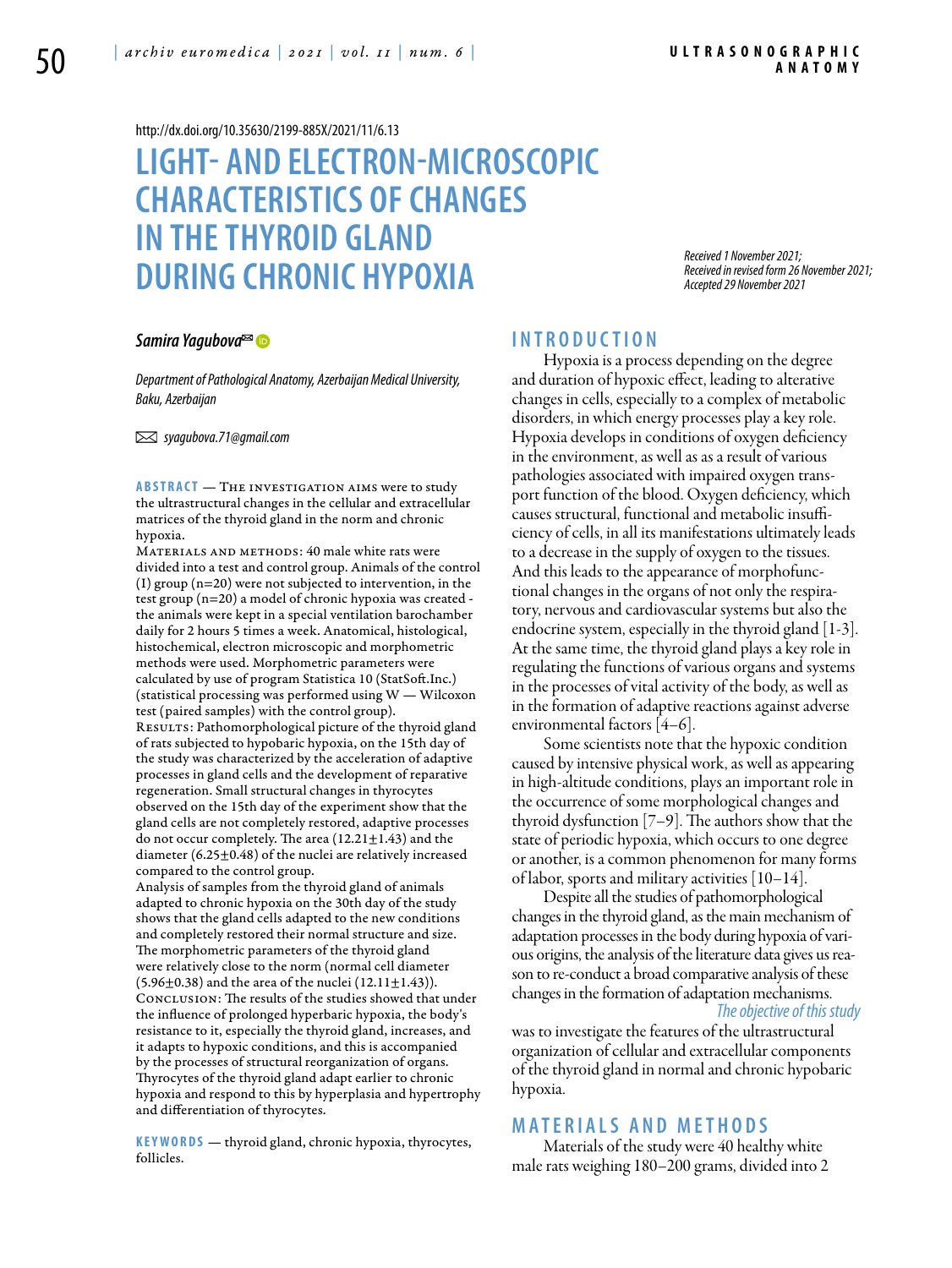groups. Animals of the control group (n=20) were not subjected to intervention, animals included in the hypoxia group (Group II) (n=20) were subdivided into 2 equal subgroups (subgroup 1 and subgroup 2) with the duration of the experiment for 15 and 30 days accordingly and were kept in a special barochamber with a temperature of 19–20° C, atmospheric pressure equal to the pressure at an altitude of 2000–3000 m above sea level, 5 times a week for 2 hours every day. Particles of natron lime  $(Ca(OH)_2 81\% + NaOH 3,4\% + H_2O$ 15,6%) were applied to absorb  $CO<sub>2</sub>$ . All experiments were carried out within 10:00–15:00 hours, which is considered the lightest time of the day.

By the  $15<sup>th</sup>$  and  $30<sup>th</sup>$  days of the experiment, the rats of both groups (groups I and II) were euthanized by decapitation, accordingly. At the same time, all painful procedures were performed under surface ether anesthesia and general anesthesia using a 2–2,5% solution of thiopental sodium (100 mg/kg) injected into the peritoneal cavity of animals. After decapitation of the animals, the thyroid gland was completely extracted, materials were taken for anatomical, histological, histochemical, electron microscopic and morphometric studies.

The preparations were first macroscopically evaluated, and then the pieces of the thyroid gland were fixed with a 2,5% solution of glutaraldehyde in a 0,1 M phosphate buffer (pH 7.4) and 2% paraformaldehyde, post-fixed (2 hours) in a solution of 1% osmic acid made in the same buffer, dehydrated, respectively, in solutions of 50°, 70°, 80°, 90° ethyl alcohol (30 minutes), in solutions of 96° and 100° ethyl alcohol (1 hour) and blocks of Araldite-epon and spur resins were made from them [15].

Semithin  $(1-2 \mu m)$  and ultrathin  $(70-100 \text{ nm})$ sections (by LKB-III, Leica EM UC7 ultratoms) were made from the obtained blocks, which were colored in various ways (methylene blue with fuchsin, uraniumacetate and pure lead citrate). Semithin section viewed under the light microscope «Olympus BX-41». Ultrathin sections 70–100 nm thick were stained with 2% uranium-acetate solution and 0,6% pure lead-citrate and studied under JEM-1400 transmission electron microscope ( JEOL, Japan). Morphometric parameters were analyzed statistically using Statistica 10 (StatSoft Inc., USA) software and the Mann-Whitney U-test was performed.

The animal research was carried out in the Department of Pharmacology, Experimental Surgery and the Electron Microscopy Laboratory of the Scientific Research Center of AMU based on ethical principles approved by the Commission on Ethics Rules under the Ministry of Health of the Republic of Azerbaijan on 21.04.2008 (Protocol No. 31) and used following the requirements of the Bioethics Committee.

### **R e s u l t s**

Macroscopically, the thyroid gland is clearly distinguished in front of the trachea under the larynx. In histological preparations, the connective tissue capsule covering the thyroid gland, thin trabeculae extending from the capsules into the thickness of the gland, as well as the lobules of the organ separated from each other by trabeculae are visible.

In histological preparations, small follicles consisting of cylindrical cells predominate in the central part of the gland, and large follicles consisting of cuboidal cells predominate in the peripheral part compared to the central part. A colloid in the form of a viscous liquid evenly fills the lumen of the follicles. The cytoplasm of thyrocytes stained with methylene blue with fuchsin and round nuclei, the well-developed interlobular, interfollicular connective tissue of the thyroid gland and blood capillaries are well visualized.

According to electron microscopic studies in the thyroid gland of rats included in the control group, thyrocytes are located in one layer on the basement membrane. There is a close connection between follicular thyrocytes through well-developed numerous lamellae. Round nuclei are located in the center of cells, the membrane of the nucleus and the nucleolus are well identified. Microvilli, on the apical surface of thyrocytes facing the follicle lumen, are observed.

The study of ultrathin sections showed that the basal surface of thyrocytes is folded, which increases the contact of thyrocytes with the perifollicular cavities. On the lateral surfaces of thyrocytes, finger-like protrusions entering into the corresponding indentations of the lateral surfaces of neighboring cells are well distinguished, Thyrocytes have well-developed organelles-ribosomes, mitochondria, lysosomes, endoplasmic reticulum and Golgi complex. A few ribosomes and lysosomes are unevenly distributed in the cytoplasm and are mainly located around the Golgi complex (Fig. 1).

The pathomorphological picture of the thyroid gland of rats subjected to hypobaric hypoxia by the 15th day of the experiment is characterized by an acceleration of adaptive processes in thyrocytes and the development of regeneration.

Under chronic exposure to hypoxia, the structure of the thyroid gland did not undergo significant changes. The capsule of the gland is thickened, but not deformed, although the boundary between the central and peripheral parts of the gland is not clear.

Mild structural changes in thyrocytes observed by the 15th day of the experiment show that the thyrocytes are not completely restored, the adaptation processes are slow. Microscopically, the cytoplasm is weakly oxyphilic, foamy in some cells, pale stained with hematoxylin-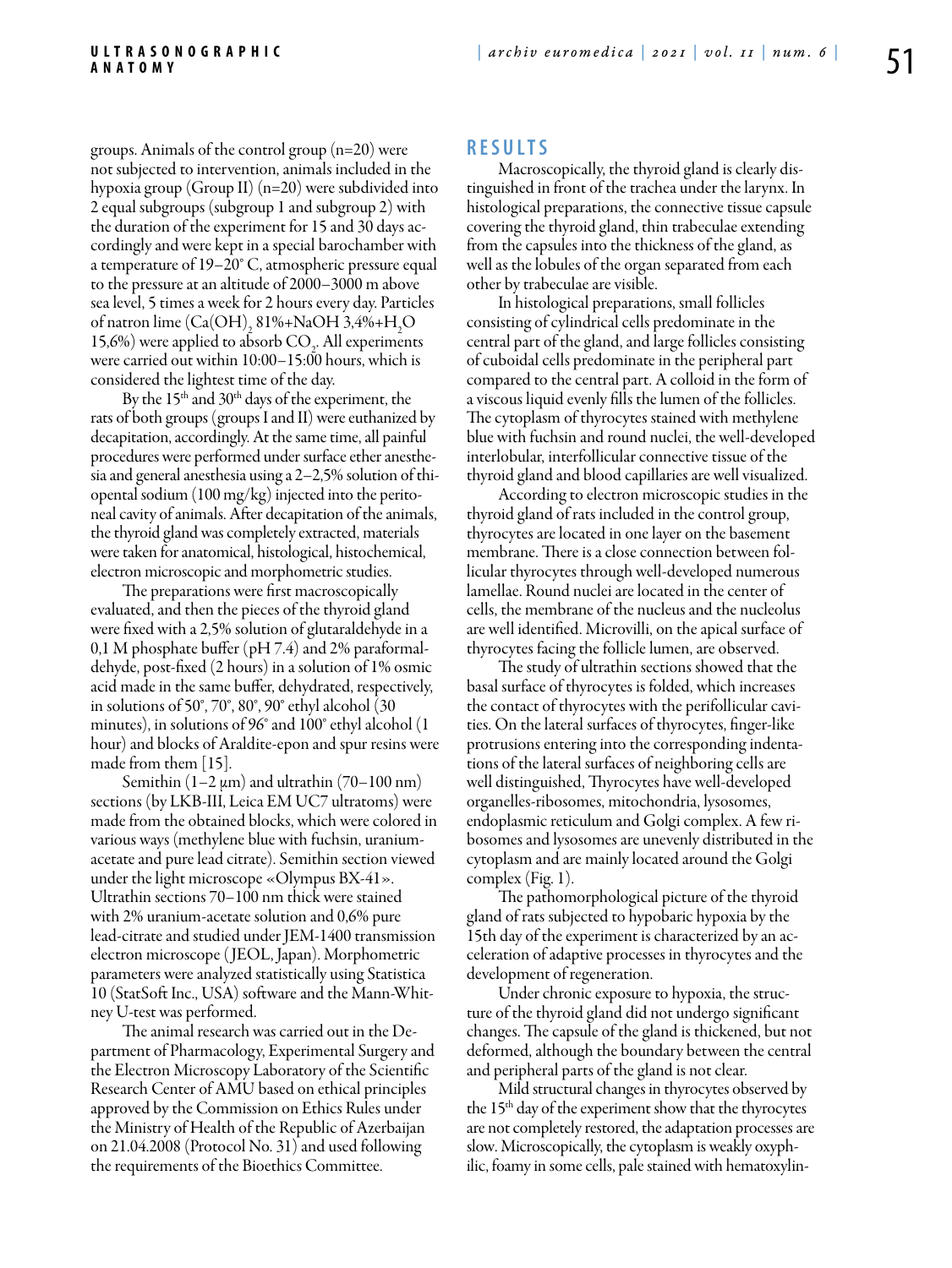

*Fig. 1. TEM. Control group: the structure of the thyroid gland. Stain: uranium-acetate and pure lead citrate. Scale: 2 μm*

eosin. Although the morphological structure of the stroma of the gland corresponds to the norm, the destruction of collagen and reticulin fibers is detected, signs of local metachromasia are noted. Despite perivascular and pericellular edema, diapedesis hemorrhage and hyperemic foci are not observed during microscopic examination. Capillaries also do not differ from ordinary capillaries in diameter and structure of the walls. But in some histological preparations, the diameter of the capillaries is wide and the contours are fuzzy.

By the  $15<sup>th</sup>$  day of the experiment, the electronograms clearly show that a small amount of lipid droplets is found in the cytoplasm of thyroid cells, and glycogen grains are not detected due to hypoxia. During the regeneration of the central part of the gland, hypertrophy, and hyperplasia of cell organelles are observed.

The contours of the cytoplasm and nuclei are clear, the nucleus is located in the center of the cell, and the lysosomes, ribosomes, endoplasmic network, and Golgi complex are located around it. The area of the nuclei (12.21 $\pm$ 1.43) and the diameter (6.25 $\pm$ 0.48) is relatively increased in comparison with the control group animals (Table 1).

There is paleness of the nuclear chromatin of thyrocytes in the peripheral zone, a relative thinning of the nuclear and basement membranes, and weak mitochondrial hyperplasia, clear boundaries of the basement membrane, and complete cell recovery in epithelial cells. Although the same analogous changes are found in the thyrocytes of the central zone, the morphologically cuboidal epithelium becomes rarer under the influence of hypoxia, and a small number of lipid droplets in the cytoplasm is also observed.

Stratification in the basement membranes of the capillaries, vascularizing follicles, hypertrophy of endothelial cells, and narrowing of the lumen of capillaries are revealed. In addition, due to hypoxia, there is an increase in the number of fibroblasts around the capillaries, filling the interstitial substance with collagen and fibrous tissue. This, in turn, leads to a narrowing of the capillary lumen and a deepening of hypoxia.

The analysis of samples taken from the thyroid gland of animals adapted to chronic hypoxia by the  $30<sup>th</sup>$  day of the experiment shows that the gland cells adapted to the new conditions and completely restored their normal structure and size, there was a restructuring of the parenchyma and stroma of the gland tissues.

Macroscopically, the thyroid gland differs little from the thyroid gland of the control group animals. The capsule covering the glands, lobules, septa separating them, as well as the boundaries between the central and peripheral zones of the gland are visualized (Fig. 2). Although the structure of the thyroid gland in histological preparations taken from animals on the last day of chronic hypoxia is close to the norm, it is possible to see the development of fatty and hydropic degeneration in some cells after hypoxia. But these changes are focally observed in some cells.

The follicles and thyrocytes of the gland have completely restored the structure as a result of proliferation and differentiation, the colloid is transparent and dense, evenly fills the lumen of the follicles. On histological preparations, attention is drawn to the develop-

*Table 1. Morphometric parameters of thyroid cells in the norm and chronic hypoxia (M±m), (min-max)*

|                      | Thyroid gland     |                                      |                      |                    |                                      |                 |                  |                                      |                      |
|----------------------|-------------------|--------------------------------------|----------------------|--------------------|--------------------------------------|-----------------|------------------|--------------------------------------|----------------------|
|                      | Diameter of cells |                                      |                      | Diameter of nuclei |                                      |                 | Area of nuclei   |                                      |                      |
|                      | N                 | Duration of the experiment<br>(days) |                      | N                  | Duration of the experiment<br>(days) |                 | N                | Duration of the experiment<br>(days) |                      |
|                      |                   | $15th$ dav                           | 30 <sup>th</sup> day |                    | $15th$ day                           | 30th day        |                  | $15th$ dav                           | 30 <sup>th</sup> day |
| N                    | 10                | 10                                   | 10                   | 10                 | 10                                   | 10              | 10               | 10                                   | 10                   |
| $MM \pm m$           | $5,94\pm0,38$     | $6,06 \pm 0,37$                      | $5,96 \pm 0,38$      | $6,04\pm0,49$      | $6,25 \pm 0.48$                      | $6,09 \pm 0,48$ | $12,08 \pm 1,43$ | $12,21 \pm 1,43$                     | $12,11 \pm 1,43$     |
| M <sub>min-max</sub> | 3,95-7,67         | 4,12-7,79                            | 3,98-7,69            | 3,59-7,92          | $3,73 - 8,13$                        | 3,61-7,97       | 3,91-20,01       | 4,02-20,12                           | 3,97-20,03           |

*\* Note: N — control group; n — number of animals; M±m: M — the average variation, m — standard error.*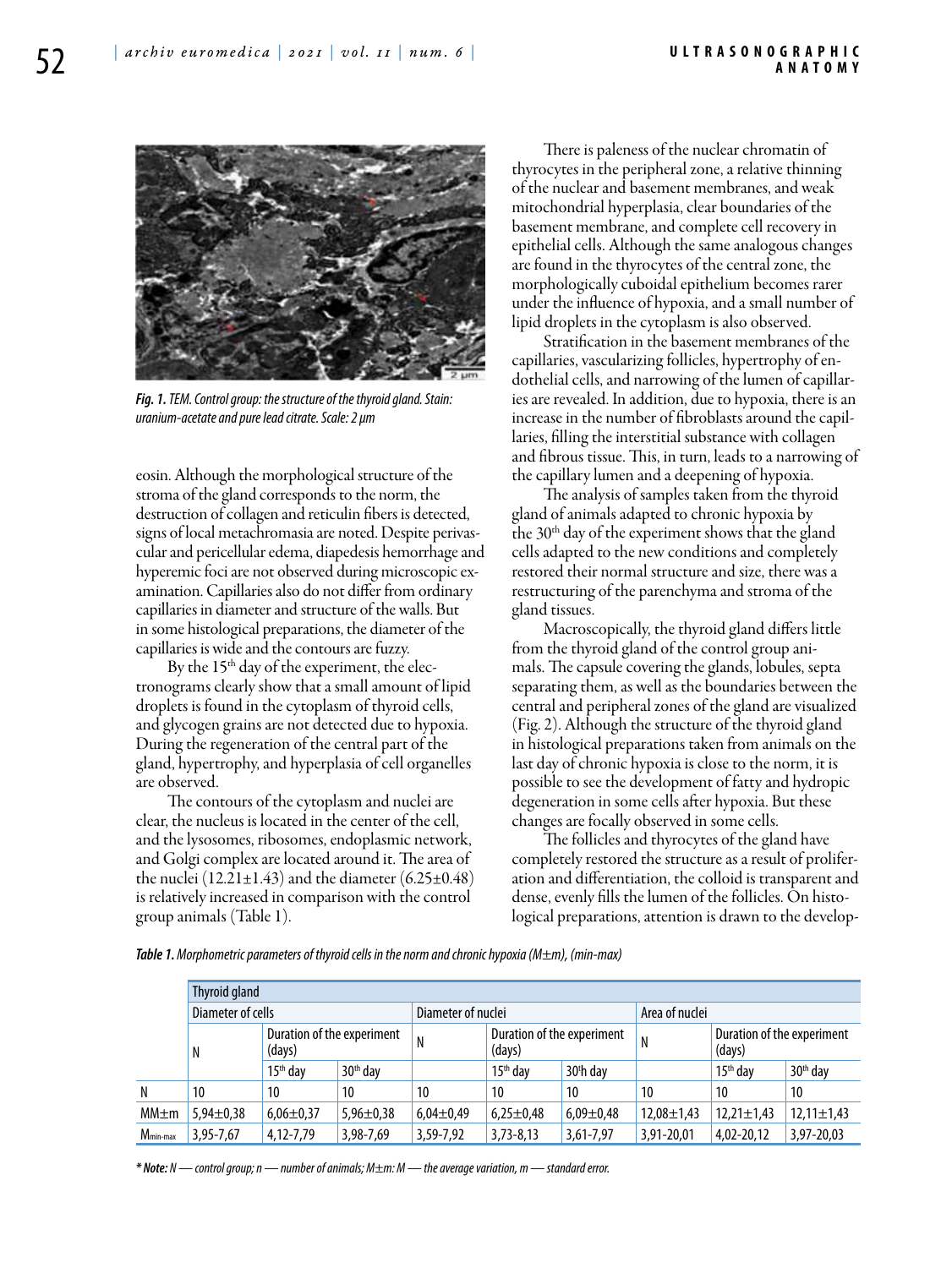

*Fig. 2. Semi-thin section. The structure of the thyroid gland on the 30th day of hypoxia. Stain: methylene blue with fuchsin. Magnification: ×40*

ment of fibrous tissue among the follicles, an increase in the number of fibroblasts, as well as capillaries.

Electron microscopically, hyperplasia of cytoplasmic organelles, thickening of the plasmalemma and basement membrane, their boundaries, as well as the contours of nuclei and nucleoli located in the center of cells and nuclear chromatin can be observed. Noticeable microvilli on the apical surface of thyrocytes, and protrusions on the lateral surfaces reflect the complete restoration of thyrocytes. The normal cell diameter  $(5.96\pm0.38)$  and the area of the nuclei  $(12.11\pm1.43)$ , as well as the noticeable restoration of cristae in the mitochondria, once again shows the supply of oxygen to the cells (Table 1). The narrowing of the capillary lumen attracts attention, but the structure of all three layers of the basement membrane of the capillary loops is close to normal histological structures (Fig. 3). By the 30<sup>th</sup> day of the experiment, the morphometric parameters of the thyroid gland were also relatively close to the norm.

Thus, the results of studies have shown that as a result of short-term and long-term exposure to hypo-



*Fig. 3. TEM. 30th day of hypoxia. Stain: uranium-acetate and pure lead citrate. Scale: 2 μm*

baric hypoxia, various morphological changes occur in the cells of the thyroid gland. So, if the analysis of histological and ultra-thin sections at an early stage of the experiment showed the effect of acute hypoxia, then in the cells of the thyroid gland, as well as in the intercellular spaces, there is the formation of edema, stagnation, as well as cell destruction, but at the end of the study there is a recovery process at a noticeable level, there is a process of restoration of follicles, thyrocytes, cytoplasmic organelles and an increase in their size and number. The manifestation of this result at the ultrastructural level can be assessed as the restoration and adaptation of thyroid cells to hypoxic conditions.

## **D i s scu s s i o n**

 Under the influence of hypoxia, especially chronic hypoxia, the reactivity and adaptation tension of the pituitary-thyroid, pituitary-adrenal and simpato-adrenal systems increases. As a result of hypoxia, the signs of follicular destruction in the thyroid gland tissue are clearly noticeable [2]. During the experiment, the presence of resorption vacuoles in the colloid, desquamation of some thyrocytes into the follicular cavity and changes in the ratio of follicle-colloid relationship were noted [16]. According to most authors, the process of reconstruction of the thyroid gland takes place at this time. Due to these processes, lymphatic drainage weakens, as a result of which edema develops and the proportion of interstitial tissue increases [8]. Thus, the authors concluded that the sanogenic level of hypoxia can increase the functional activity and the processes of physiologic regeneration of the thyroid gland in adult animals [4, 6, 16]. According to the results of our study, under the influence of chronic hypoxia, significant structural changes occur in the cells of the thyroid gland, and these changes result in the reconstruction of the structure of the gland. Our results once again confirm the views of these authors.

#### **C o n cl u s i o n**

To sum up it should be noted that the thyroid gland plays an important role in the early adaptation of the body to hypoxia. With prolonged hypoxia, the body's resistance to it increases, mainly the thyroid gland adapts to hypoxic conditions, which is accompanied by the processes of structural restructuring of organs. On the other hand, it should be noted that adaptive changes occur not only depending on the type, nature, duration, and intensity of hypoxia but also morphofunctional features of organs. The structure of the thyroid gland adapts first of all to prolonged hypoxia and responds to this with hyperplasia and hypertrophy and differentiation of thyrocytes. The manifestation of this result at the ultrastructural level,